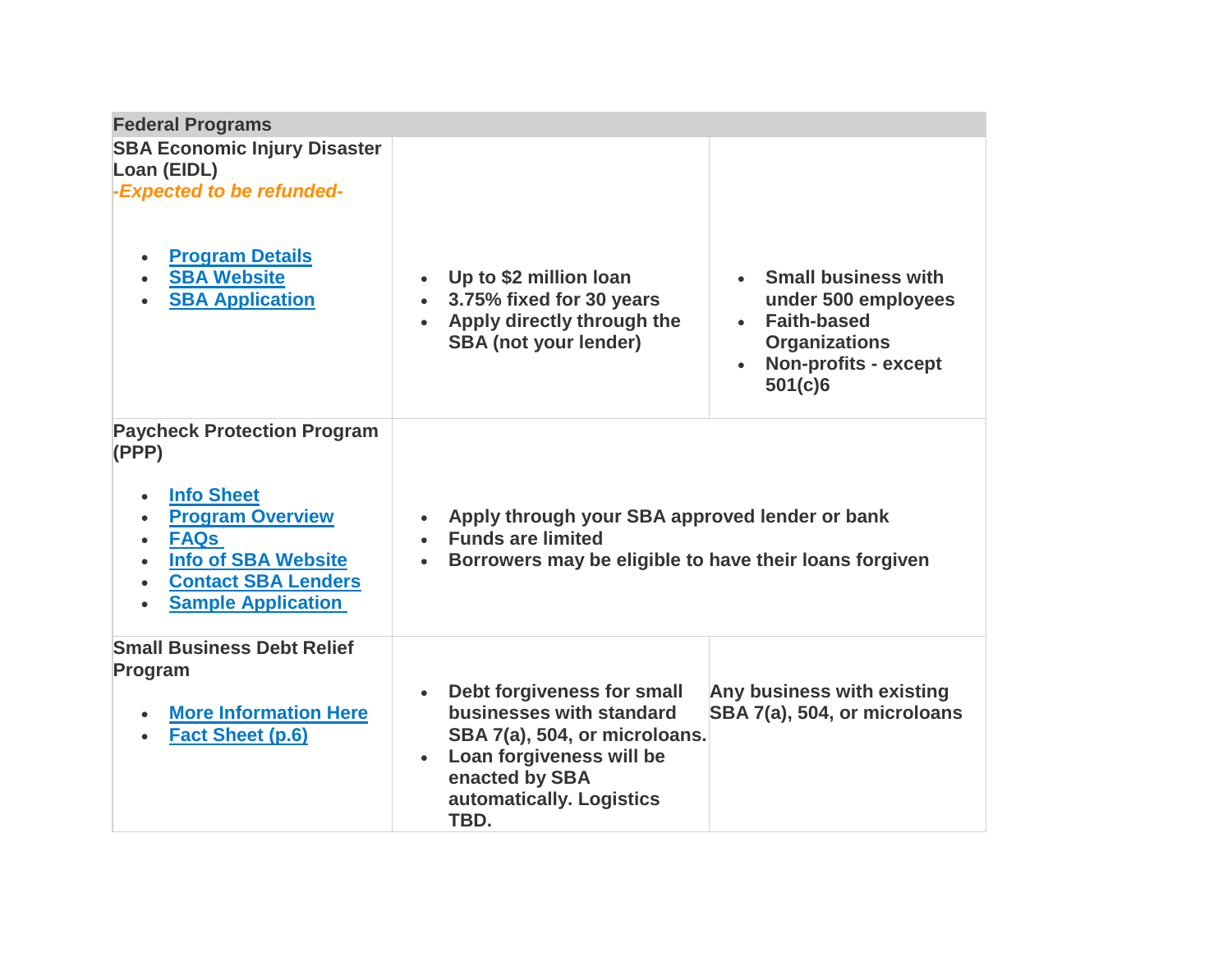|                                                                                                          | <b>Contact bank or lender for</b><br>more info                                                                                                                                                                                                                                                       |                                                                                         |
|----------------------------------------------------------------------------------------------------------|------------------------------------------------------------------------------------------------------------------------------------------------------------------------------------------------------------------------------------------------------------------------------------------------------|-----------------------------------------------------------------------------------------|
| SBA 7(a) Loan<br><b>Loan Defined</b><br><b>Info on SBA Website</b>                                       | Up to \$5 million loan<br>• Apply through your SBA<br>approved lender or bank                                                                                                                                                                                                                        | <b>Small businesses under SBA</b><br>size standards<br><b>SBA's Size Standards Tool</b> |
| <b>SBA Express Bridge Loan</b><br>Program<br><b>Program Guide</b>                                        | • Up to \$25,000 loan<br><b>Fast turnaround - intended</b><br>to be used while you apply<br>for EIDL funding<br>Will be repaid in full or in<br>part by proceeds from the<br><b>EIDL</b> Ioan<br>Apply through your SBA<br>approved lender or bank                                                   | <b>Small businesses under SBA</b><br>size standards<br><b>SBA's Size Standards Tool</b> |
| <b>Federal Reserve Main Street</b><br><b>Lending Program</b><br><b>Press Release</b><br><b>More Info</b> | Between \$1 million and \$150<br>million depending on loans.<br>Can be new loans or<br>expanded loans.<br><b>Businesses will apply for</b><br>$\bullet$<br>loans through U.S. insured<br>depository institutions, U.S.<br>bank holding companies,<br>and U.S. savings and loan<br>holding companies. | <b>Companies with up to</b><br>10,000 workers or up to<br>\$2.5 billion in revenue      |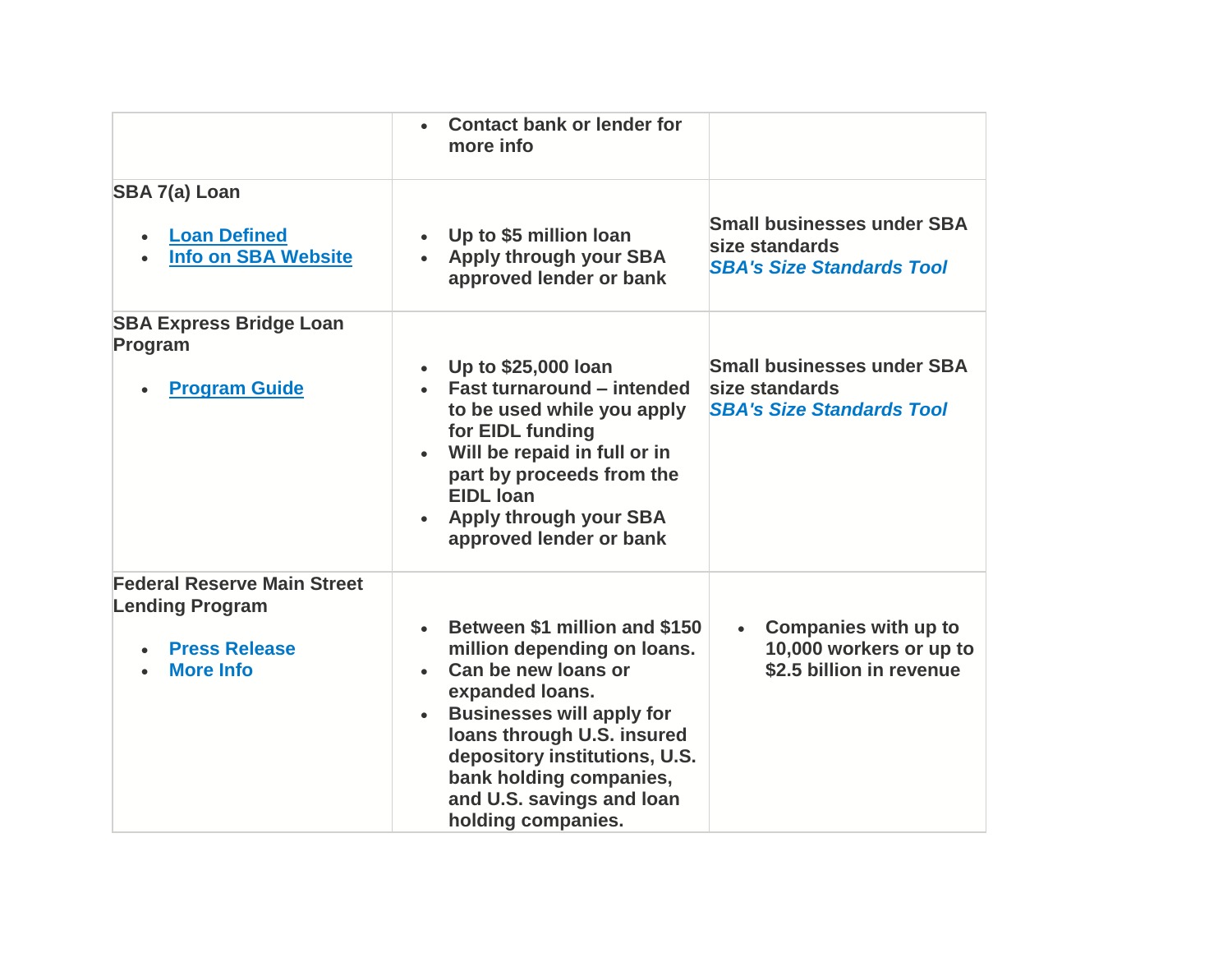|                                                                                                 | Loans not eligible for full or<br>$\bullet$<br>partial forgiveness.<br><b>Contact bank or lender for</b><br>more info                                                                                                                                                                             |                                                                                                                |
|-------------------------------------------------------------------------------------------------|---------------------------------------------------------------------------------------------------------------------------------------------------------------------------------------------------------------------------------------------------------------------------------------------------|----------------------------------------------------------------------------------------------------------------|
| <b>USDA Business &amp; Industry</b><br><b>Loan Guarantee Program</b><br><b>More Information</b> |                                                                                                                                                                                                                                                                                                   |                                                                                                                |
|                                                                                                 | Up to \$10,000,000 loan<br><b>Bolsters the availability of</b><br>private credit by<br>guaranteeing loans for rural<br>businesses.<br>Apply through your local<br>lender.                                                                                                                         | For profit businesses<br>and non-profit<br>organizations. Check<br>eligibility HERE                            |
| <b>Small Business Owners Guide</b><br>to the CARES Act<br><b>Cares Act Guide</b>                | • Small Businesses in Need of Emergency Funding Small<br><b>Businesses in Need of Emergency Funding</b>                                                                                                                                                                                           |                                                                                                                |
| <b>Employer Retention Tax Credit</b>                                                            |                                                                                                                                                                                                                                                                                                   |                                                                                                                |
| <b>Guide</b><br><b>FAQs</b>                                                                     | A 50% tax credit for the first<br>\$10,000 in compensation.<br><b>Credit is applied against</b><br>$\bullet$<br>employer payroll taxes.<br>Process for credit still being COVID-19<br>developed.<br>To claim the credit, you will<br>$\bullet$<br>include 50% of eligible<br>wages on your second | Employers who are closed,<br>partially closed, or<br>experiencing significant<br>revenue losses as a result of |